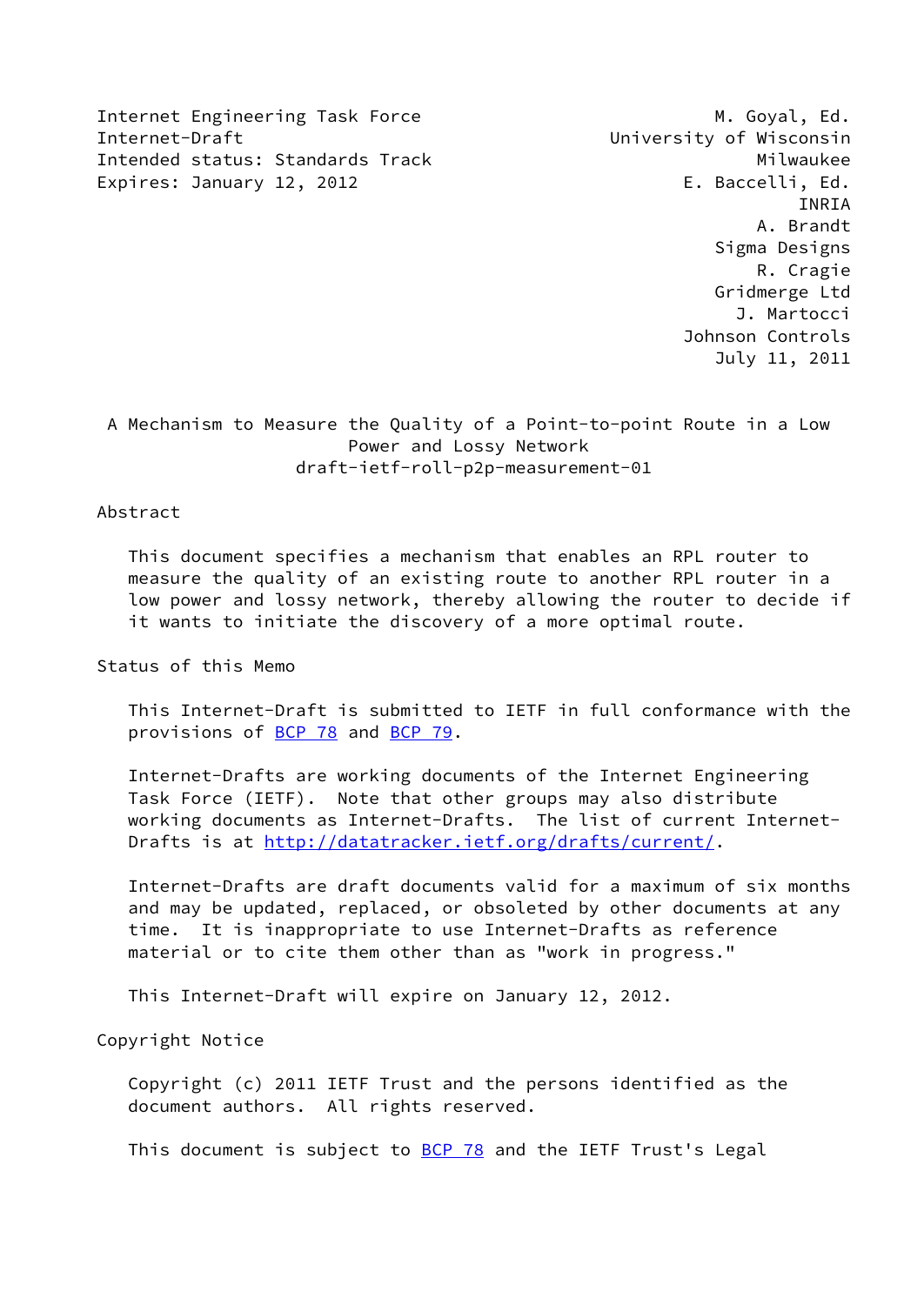## Internet-Draft [draft-ietf-roll-p2p-measurement-01](https://datatracker.ietf.org/doc/pdf/draft-ietf-roll-p2p-measurement-01) July 2011

Provisions Relating to IETF Documents

[\(http://trustee.ietf.org/license-info](http://trustee.ietf.org/license-info)) in effect on the date of publication of this document. Please review these documents carefully, as they describe your rights and restrictions with respect to this document. Code Components extracted from this document must include Simplified BSD License text as described in Section 4.e of the Trust Legal Provisions and are provided without warranty as described in the Simplified BSD License.

#### Table of Contents

| Functional Overview $\cdots \cdots \cdots \cdots \cdots$<br>2.     |  |  |  |  |  |  |  |  |  |  |
|--------------------------------------------------------------------|--|--|--|--|--|--|--|--|--|--|
| 3.                                                                 |  |  |  |  |  |  |  |  |  |  |
| Originating a Measurement Request $\cdots$ 8<br>4.                 |  |  |  |  |  |  |  |  |  |  |
| Processing a Measurement Request at an Intermediate Router 9<br>5. |  |  |  |  |  |  |  |  |  |  |
| Processing a Measurement Request at the Target 10<br>6.            |  |  |  |  |  |  |  |  |  |  |
| Processing a Measurement Reply at the Origin 11<br>7.              |  |  |  |  |  |  |  |  |  |  |
| Security Considerations $\ldots$ 11<br>8.                          |  |  |  |  |  |  |  |  |  |  |
|                                                                    |  |  |  |  |  |  |  |  |  |  |
|                                                                    |  |  |  |  |  |  |  |  |  |  |
|                                                                    |  |  |  |  |  |  |  |  |  |  |
| 11.1. Normative References 12                                      |  |  |  |  |  |  |  |  |  |  |
| 11.2. Informative References 12                                    |  |  |  |  |  |  |  |  |  |  |
|                                                                    |  |  |  |  |  |  |  |  |  |  |
|                                                                    |  |  |  |  |  |  |  |  |  |  |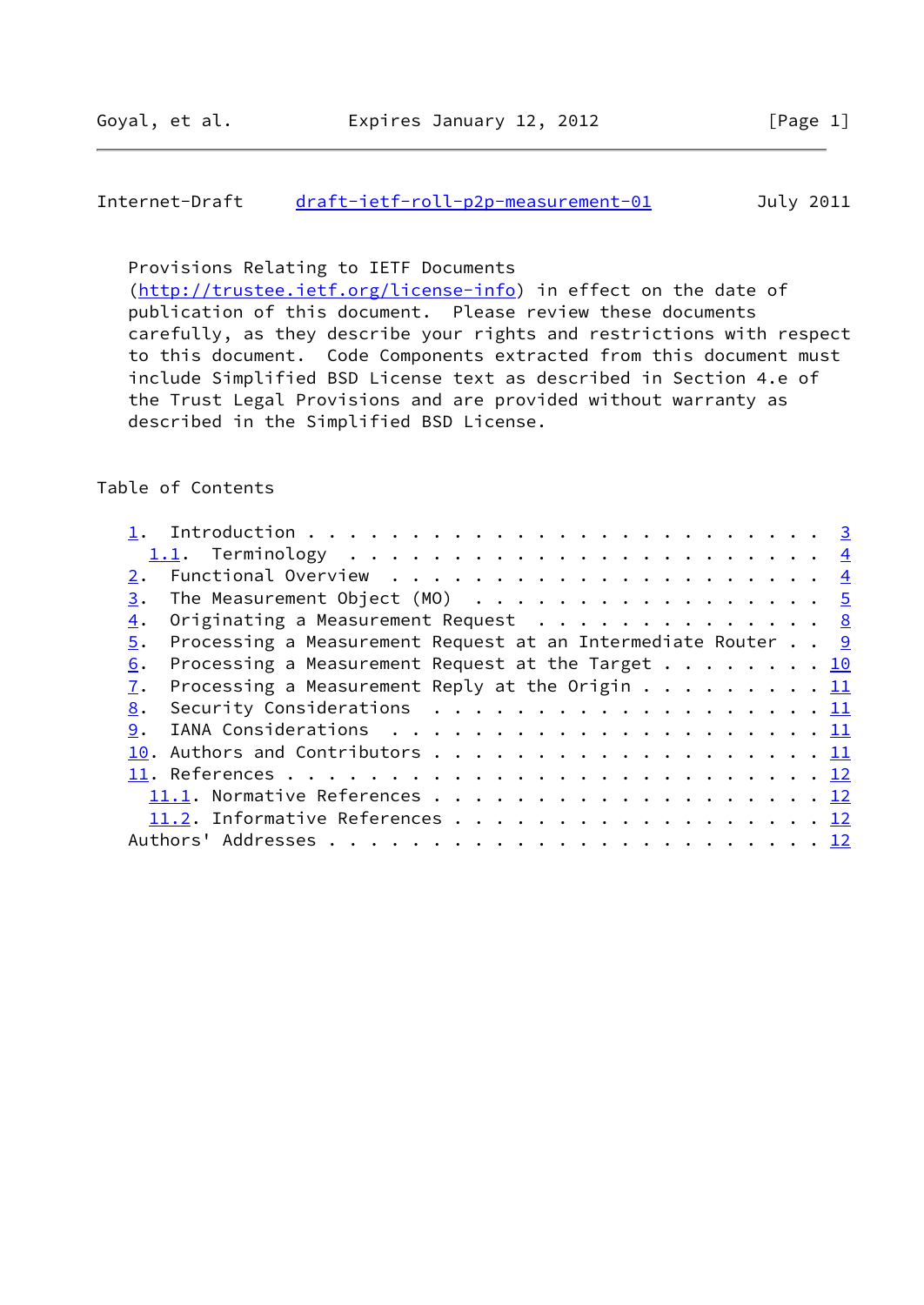Goyal, et al. **Expires January 12, 2012** [Page 2]

#### <span id="page-2-1"></span>Internet-Draft [draft-ietf-roll-p2p-measurement-01](https://datatracker.ietf.org/doc/pdf/draft-ietf-roll-p2p-measurement-01) July 2011

#### <span id="page-2-0"></span>[1](#page-2-0). Introduction

 Point to point (P2P) communication between arbitrary routers in a Low power and Lossy Network (LLN) is a key requirement for many applications [\[RFC5826](https://datatracker.ietf.org/doc/pdf/rfc5826)][RFC5867]. RPL [[I-D.ietf-roll-rpl\]](#page-12-4), the IPv6 Routing Protocol for LLNs, constrains the LLN topology to a Directed Acyclic Graph (DAG) built to optimize routing costs to reach the DAG's root and requires the P2P routes to use the DAG links only. Such P2P routes may potentially be suboptimal and may lead to traffic congestion near the DAG root. Additionally, RPL is a proactive routing protocol and hence all P2P routes must be established ahead of the time they are used.

 To ameliorate situations, where RPL's P2P routing functionality does not meet the requirements, [[I-D.ietf-roll-p2p-rpl\]](#page-12-5) describes a reactive mechanism to discover P2P routes that meet the specified performance criteria. This mechanism, henceforth referred to as the reactive P2P route discovery, requires the specification of routing constraints  $[I-D.iett-roll-routine-metrics]$ , that the discovered routes must satisfy. In some cases, the application requirements or the LLN's topological features allow a router to infer the routing constraints intrinsically. For example, the application may require the end-to-end loss rate and/or latency on the route to be below certain thresholds or the LLN topology may be such that a router can safely assume its destination to be less than a certain number of hops away from itself.

 When the existing routes are deemed unsatisfactory but the router does not intrinsically know the routing constraints to be used in P2P route discovery, it may be necessary for the router to determine the aggregated values of the routing metrics along the existing route. This knowledge will allow the router to frame reasonable routing constraints for use in P2P route discovery to determine a better route. For example, if the router determines the aggregate ETX [\[I-D.ietf-roll-routing-metrics](#page-12-6)] along an existing route to be "x", it can use "ETX  $\langle x*y"$ , where y is a certain fraction, as the routing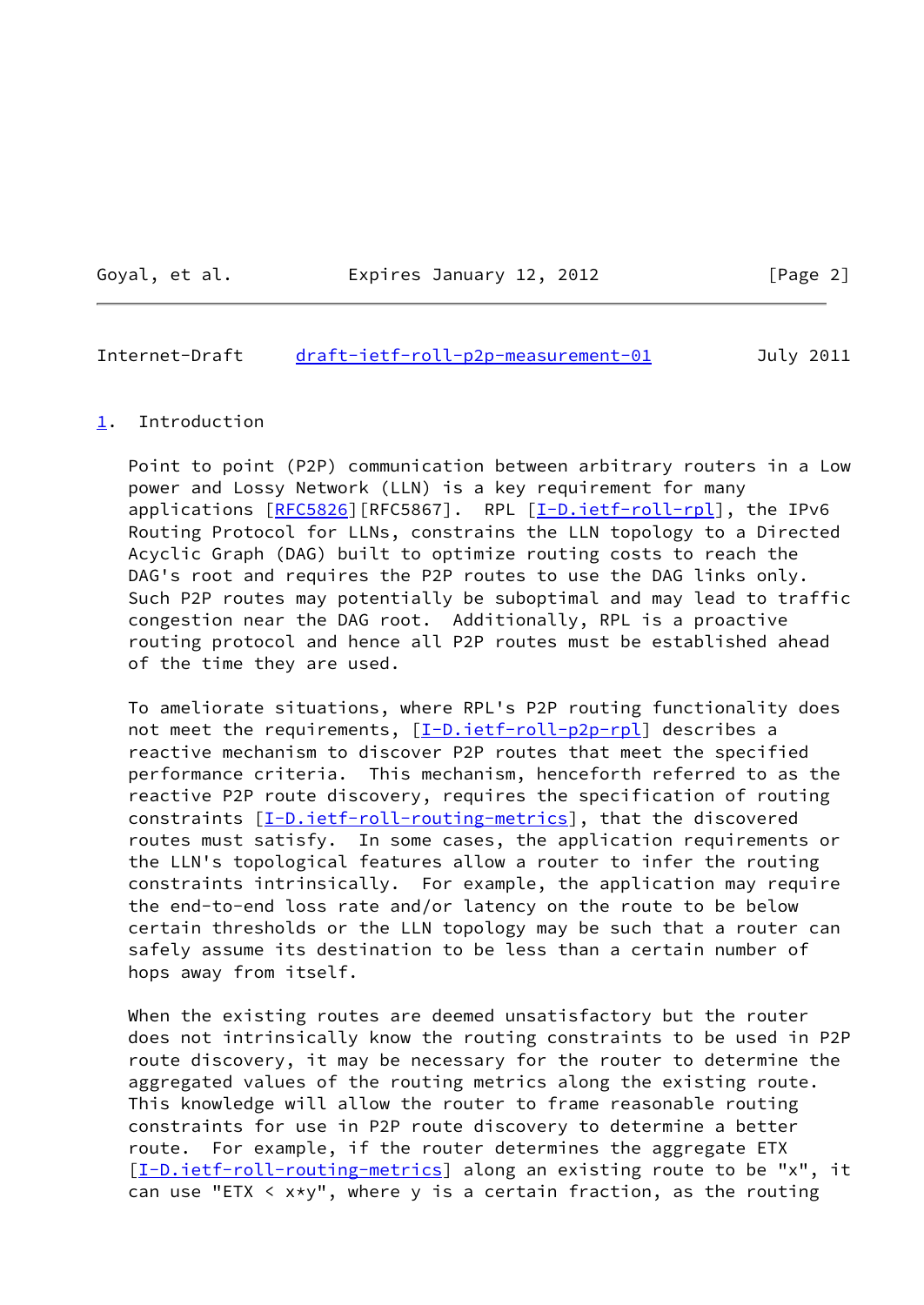constraint for use in P2P route discovery. Note that it is important that the routing constraints are not overly strict; otherwise the P2P route discovery may fail even though a route, much better than the one currently being used, exists.

 This document specifies a mechanism that enables an RPL router to measure the aggregated values of the routing metrics along an existing route to another RPL router in an LLN, thereby allowing the router to decide if it wants to initiate the reactive discovery of a more optimal route and determine the routing constraints to be used for this purpose.

| Goyal, et al. | Expires January 12, 2012 | [Page 3] |
|---------------|--------------------------|----------|
|---------------|--------------------------|----------|

<span id="page-3-1"></span>Internet-Draft [draft-ietf-roll-p2p-measurement-01](https://datatracker.ietf.org/doc/pdf/draft-ietf-roll-p2p-measurement-01) July 2011

#### <span id="page-3-0"></span>[1.1](#page-3-0). Terminology

 The key words "MUST", "MUST NOT", "REQUIRED", "SHALL", "SHALL NOT", "SHOULD", "SHOULD NOT", "RECOMMENDED", "NOT RECOMMENDED", "MAY", and "OPTIONAL" in this document are to be interpreted as described in [\[RFC2119](https://datatracker.ietf.org/doc/pdf/rfc2119)].

 Additionally, this document uses terminology from [\[I-D.ietf-roll-terminology](#page-13-0)], [\[I-D.ietf-roll-rpl\]](#page-12-4) and [\[I-D.ietf-roll-p2p-rpl](#page-12-5)]. The following terms, originally defined in [\[I-D.ietf-roll-p2p-rpl](#page-12-5)], are redefined in the following manner.

 Origin: The origin refers to the router that initiates the measurement process defined in this document and is the start point of the P2P route being measured.

 Target: The target refers to the router at the end point of the P2P route being measured.

 Intermediate Router: A router, other than the origin and the target, on the P2P route being measured.

## <span id="page-3-2"></span>[2](#page-3-2). Functional Overview

 The mechanism described in this document can be used by an origin to measure the aggregated values of the routing metrics along a P2P route to a target in the LLN. Such a route could be a source route or a hop-by-hop route established using RPL [\[I-D.ietf-roll-rpl](#page-12-4)] or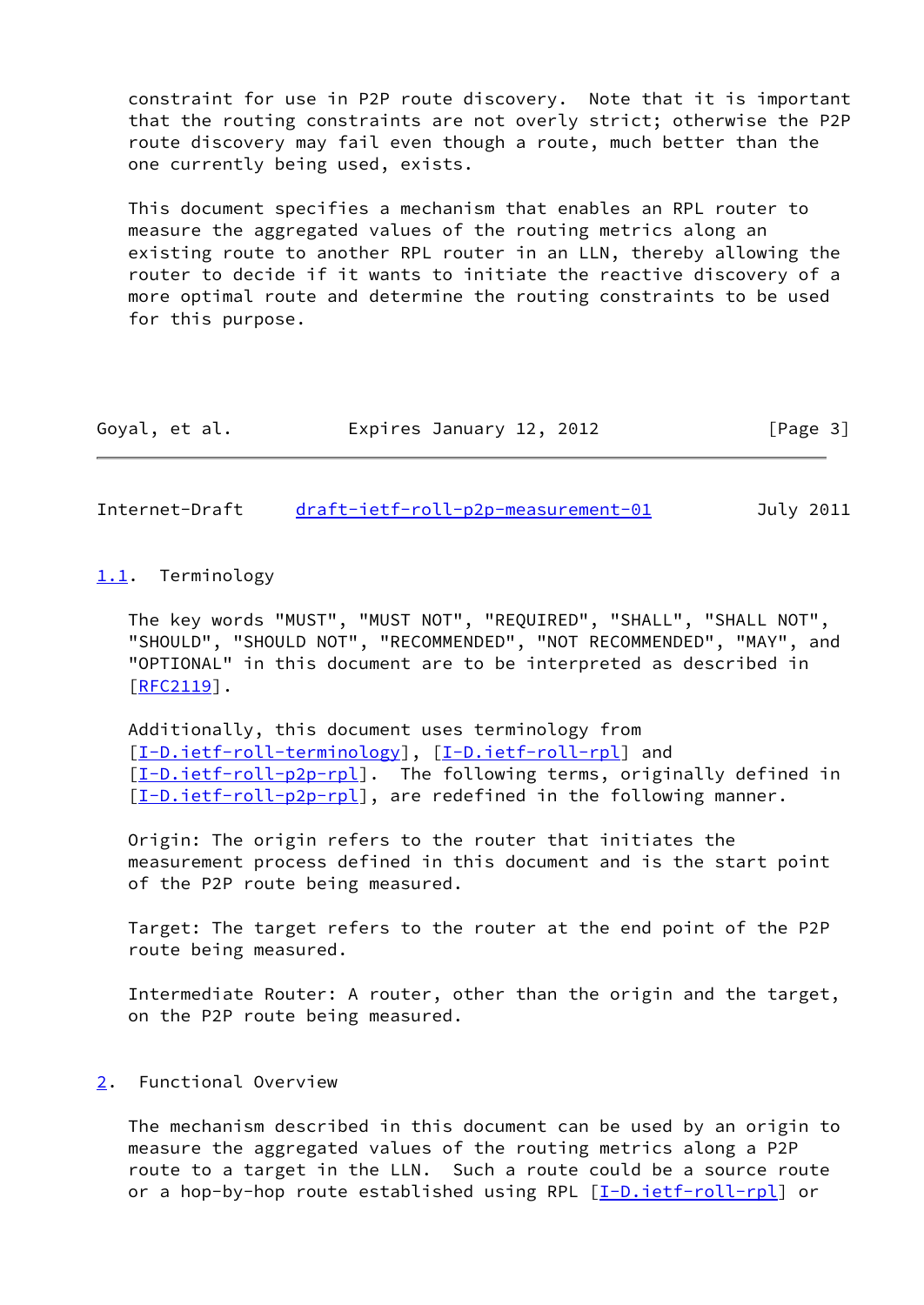the reactive P2P route discovery [\[I-D.ietf-roll-p2p-rpl\]](#page-12-5). The origin sends a Measurement Request message along the route. The Measurement Request accumulates the values of the routing metrics as it travels towards the target. Upon receiving the Measurement Request, the target unicasts a Measurement Reply message, carrying the accumulated values of the routing metrics, back to the origin.

Goyal, et al. **Expires January 12, 2012** [Page 4]

<span id="page-4-1"></span>Internet-Draft [draft-ietf-roll-p2p-measurement-01](https://datatracker.ietf.org/doc/pdf/draft-ietf-roll-p2p-measurement-01) July 2011

<span id="page-4-0"></span>[3](#page-4-0). The Measurement Object (MO)

0 1 2 3 0 1 2 3 4 5 6 7 8 9 0 1 2 3 4 5 6 7 8 9 0 1 2 3 4 5 6 7 8 9 0 1 +-+-+-+-+-+-+-+-+-+-+-+-+-+-+-+-+-+-+-+-+-+-+-+-+-+-+-+-+-+-+-+-+ | RPLInstanceID | SequenceNo | Compr |T|H|A|R| Num | Index | +-+-+-+-+-+-+-+-+-+-+-+-+-+-+-+-+-+-+-+-+-+-+-+-+-+-+-+-+-+-+-+-+ | | Origin Address | | | | +-+-+-+-+-+-+-+-+-+-+-+-+-+-+-+-+-+-+-+-+-+-+-+-+-+-+-+-+-+-+-+-+ | | Target Address | | | | +-+-+-+-+-+-+-+-+-+-+-+-+-+-+-+-+-+-+-+-+-+-+-+-+-+-+-+-+-+-+-+-+ | | Address[1..Num] . . | | +-+-+-+-+-+-+-+-+-+-+-+-+-+-+-+-+-+-+-+-+-+-+-+-+-+-+-+-+-+-+-+-+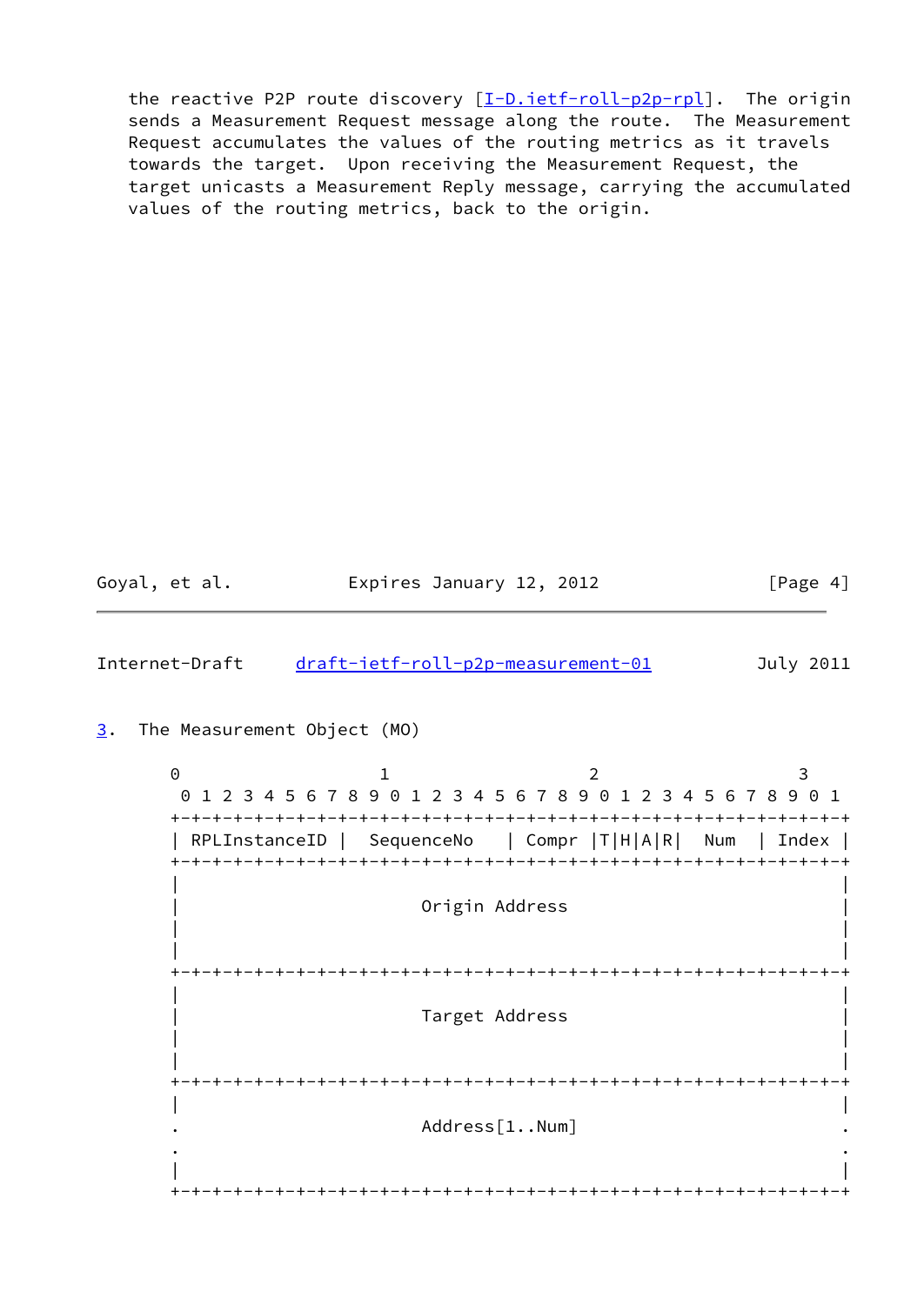|  | Metric Container Option(s) |  |
|--|----------------------------|--|
|  |                            |  |
|  |                            |  |

Figure 1: Format of the Measurement Object (MO)

 This document defines a new RPL Control Message type, the Measurement Object (MO), with code 0x06 (to be confirmed by IANA) that serves as both Measurement Request and Measurement Reply. The format of an MO is shown in Figure 1. An MO consists of the following fields:

- o RPLInstanceID: Relevant only if the MO travels along a hop-by-hop route. This field identifies the RPLInstanceID of the hop-by-hop route being measured. If the route being measured is a source route, this field MUST be set to 10000000 on transmission and ignored on reception.
- o SequenceNo: An 8-bit sequence number that uniquely identifies a Measurement Request and the corresponding Measurement Reply.
- o Compr: A 4-bit unsigned integer indicating the number of prefix octets that are elided from the IPv6 addresses in Origin/Target Address fields and the Address vector. For example, Compr value

| Goyal, et al. | Expires January 12, 2012 |  | [Page 5] |
|---------------|--------------------------|--|----------|
|---------------|--------------------------|--|----------|

Internet-Draft [draft-ietf-roll-p2p-measurement-01](https://datatracker.ietf.org/doc/pdf/draft-ietf-roll-p2p-measurement-01) July 2011

 will be 0 if full IPv6 addresses are carried in the Origin/Target Address fields and the Address vector.

- o Type (T): This flag is set if the MO represents a Measurement Request. The flag is cleared if the MO is a Measurement Reply.
- o Hop-by-hop (H): This flag is set if the MO travels along a hop-by hop route. In that case, the hop-by-hop route is identified by the RPLInstanceID and, if the RPLInstanceID is a local value, the Origin Address serving as the DODAGID. This flag is cleared if the MO travels along a source route specified in the Address vector. Note that, in case the P2P route being measured lies along a non-storing DAG, an MO message may travel along a hop-by hop route till it reaches the DAG's root, which then sends it along a source route to its destination. In that case, the DAG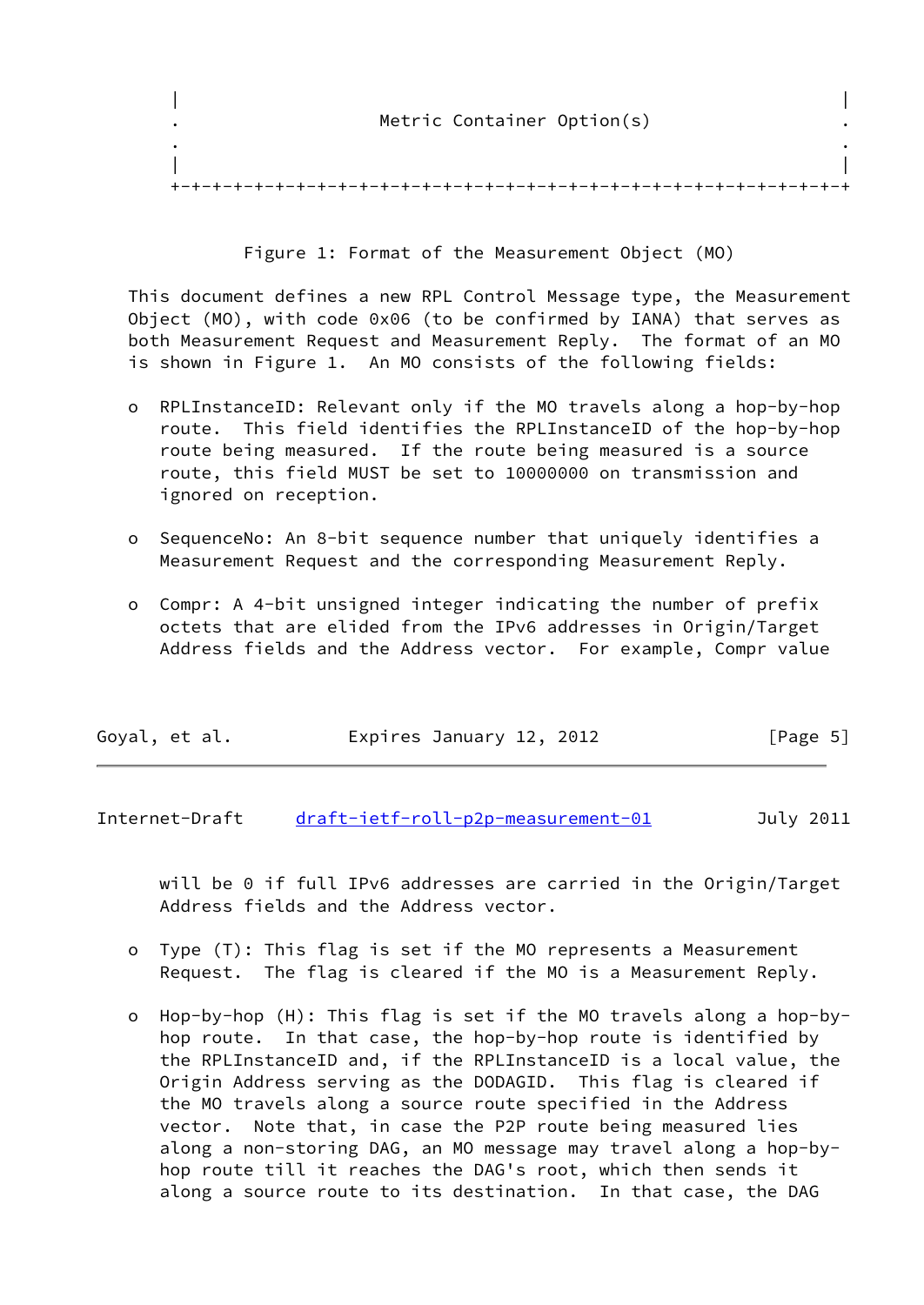root will reset the H flag and also insert the source route to the destination inside the Address vector.

- o Accumulate Route (A): This flag is relevant only if the MO represents a Measurement Request that travels along a hop-by-hop route represented by a local RPLInstanceID. When this flag is relevant, a value 1 in the flag indicates that the Measurement Request MUST accumulate a source route for use by the target to send the Measurement Reply back to the origin. In this case, the intermediate routers MUST add their IPv6 addresses (after eliding Compr number of prefix octets) to the Address vector in the manner specified later.
- o Reverse (R): This flag is relevant only if the MO represents a Measurement Request that travels along a source route, specified in the Address vector, to the target. When this flag is relevant, a value 1 in the flag indicates that the Address vector contains a complete source route from the origin to the target, which can be used, after reversal, by the target to source route the Measurement Reply message back to the origin.
- o Num: This field indicates the number of fields in the Address vector. If the value of this field is zero, the Address vector is not present in the MO.
- o Index: If the Measurement Request is traveling along a source route contained in the Address vector, this field indicates the index in the Address vector of the next hop on the route. If the Measurement Request is traveling along a hop-by-hop route with a local RPLInstanceID and the A flag is set, this field indicates the index in the Address vector where an intermediate router receiving the MO message must store its IPv6 address. Otherwise, this field MUST be set to zero on transmission and ignored on

| Goyal, et al. | Expires January 12, 2012 | [Page 6] |
|---------------|--------------------------|----------|
|---------------|--------------------------|----------|

Internet-Draft [draft-ietf-roll-p2p-measurement-01](https://datatracker.ietf.org/doc/pdf/draft-ietf-roll-p2p-measurement-01) July 2011

reception.

 o Origin Address: An IPv6 address of the origin after eliding Compr number of prefix octets. If the MO is traveling along a hop-by hop route and the RPLInstanceID field indicates a local value, the Origin Address field MUST contain the DODAGID value that, along with the RPLInstanceID, uniquely identifies the hop-by-hop route being measured.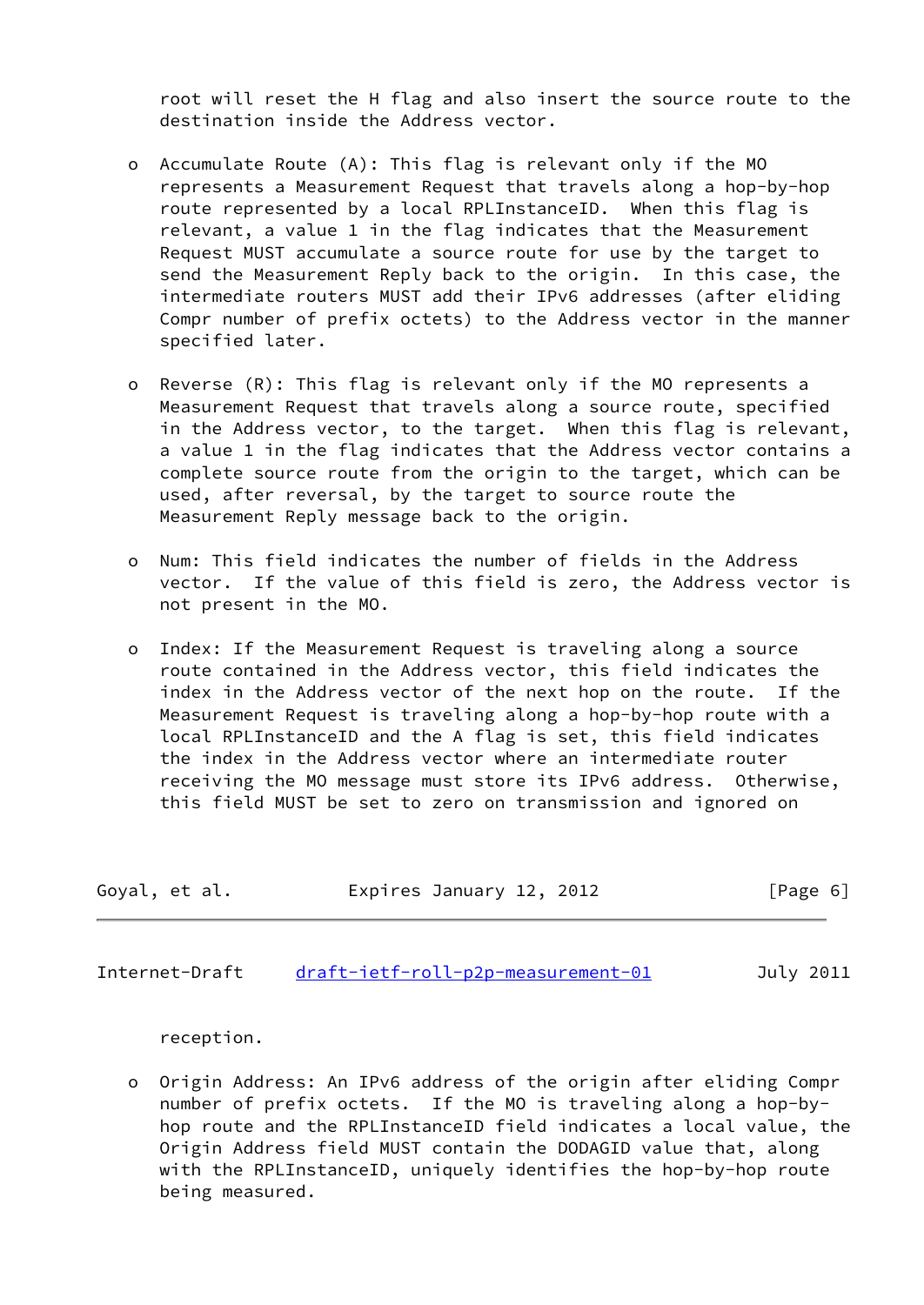- o Target Address: An IPv6 address of the target after eliding Compr number of prefix octets.
- o Address[1..Num]: A vector of IPv6 addresses (with Compr number of prefix octets elided) representing a (partial) route from the origin to the target:
	- $*$  Each element in the vector has size (16 Compr) octets.
	- $*$  The total number of elements inside the Address vector is given by the Num field.
	- \* When the Measurement Request is traveling along a hop-by-hop route with local RPLInstanceID and has the A flag set, the Address vector is used to accumulate a route to be used by the target to send the Measurement Reply back to the origin. In this case, the route MUST be accumulated in the forward direction, i.e., from the origin to the target. The target router would reverse this route to obtain a source route from itself to the origin. The IPv6 addresses in the accumulated route MUST be accessible in the backward direction. An intermediate router adding its address to the Address vector MUST ensure that its address does not already exist in the vector.
	- \* When the Measurement Request is traveling along a source route, the Address vector MUST contain a complete route to the target and the IPv6 addresses in the Address vector MUST be accessible in the forward direction, i.e., from the origin to the target. A router (the origin or an intermediate router) specifying a route to the target in the Address vector MUST ensure that the vector does not contain any address more than once. The origin may set the R flag in the MO if the route in the Address vector represents a complete route from the origin to the target and this route can be used after reversal by the target to send the Measurement Reply message back to the origin.
	- \* The origin and target addresses MUST NOT be included in the Address vector.

| Goyal, et al. | Expires January 12, 2012 | [Page 7] |
|---------------|--------------------------|----------|
|---------------|--------------------------|----------|

<span id="page-7-0"></span>Internet-Draft [draft-ietf-roll-p2p-measurement-01](https://datatracker.ietf.org/doc/pdf/draft-ietf-roll-p2p-measurement-01) July 2011

\* The Address vector MUST NOT contain any multicast addresses.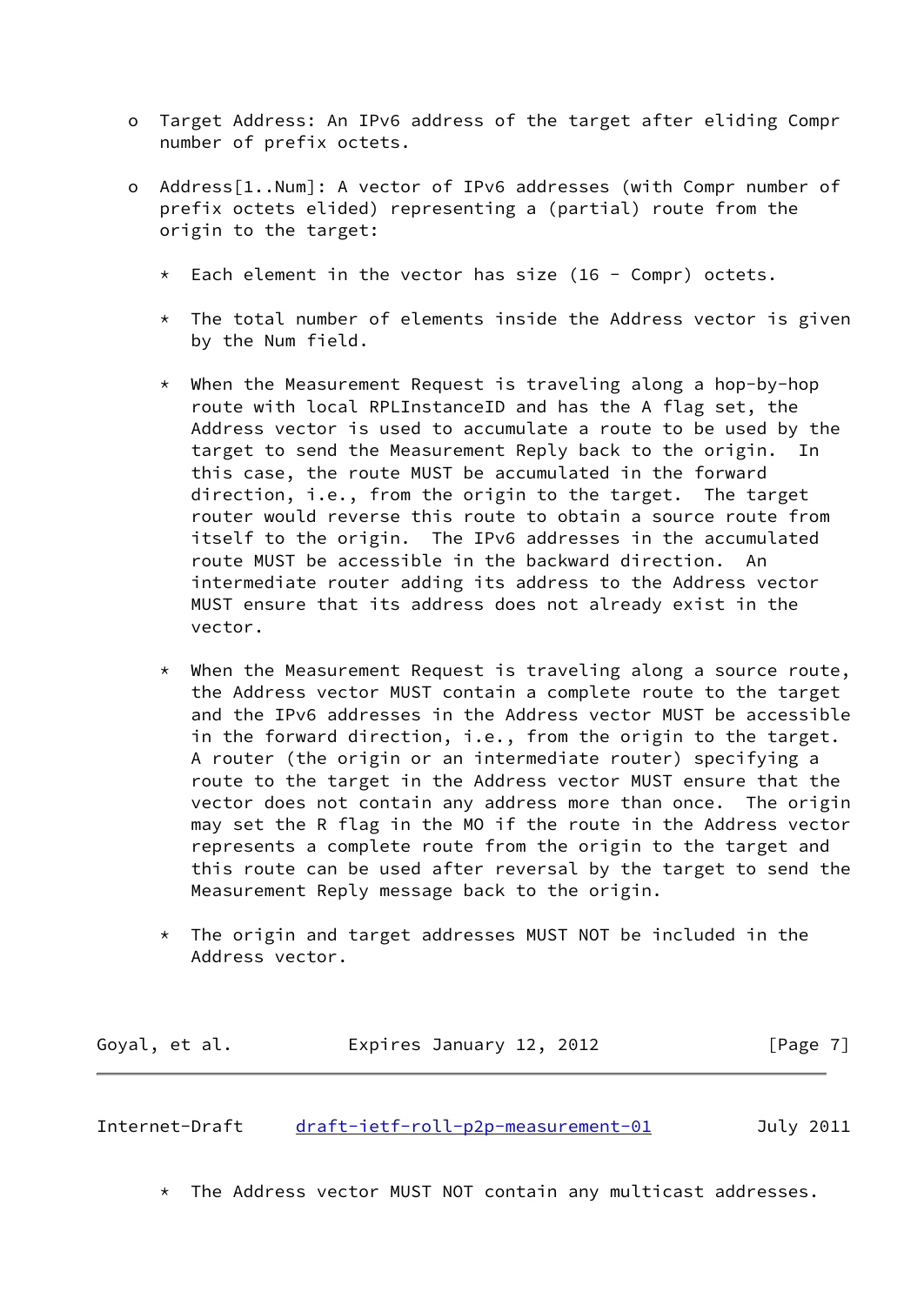- o Metric Container Options: An MO MUST contain one or more Metric Container options to accumulate routing metric values for the route being measured.
- <span id="page-8-0"></span>[4](#page-8-0). Originating a Measurement Request

 If an origin needs to measure the routing metric values along a P2P route towards a target, it generates an MO message and sets its fields in the manner described above. Specifically, the origin MUST set the T flag to 1 to indicate that the MO represents a Measurement Request.

 If a source route is being measured, the origin MUST do the following:

- o specify the complete source route to the target inside the Address vector;
- o specify in the Num field the number of address elements in the Address vector;
- o set the Index field to value zero;
- o set the R flag if the route in the Address vector can be used after reversal by the target to source route the Measurement Reply message back to the origin.

 If a hop-by-hop route with a local RPLInstanceID is being measured and the origin desires the MO to accumulate a source route for the target to send the Measurement Reply message back, it MUST do the following:

- o set A flag to 1;
- o include a suitably sized, empty Address vector (with all bits set to zero) in the MO;
- o specify in the Num field the number of address elements that can fit inside the Address vector;
- o set the Index field to value zero.

 The origin MUST include one or more Metric Container options inside the MO that carry the routing metric objects of interest. If required, the origin must also initiate these routing metric objects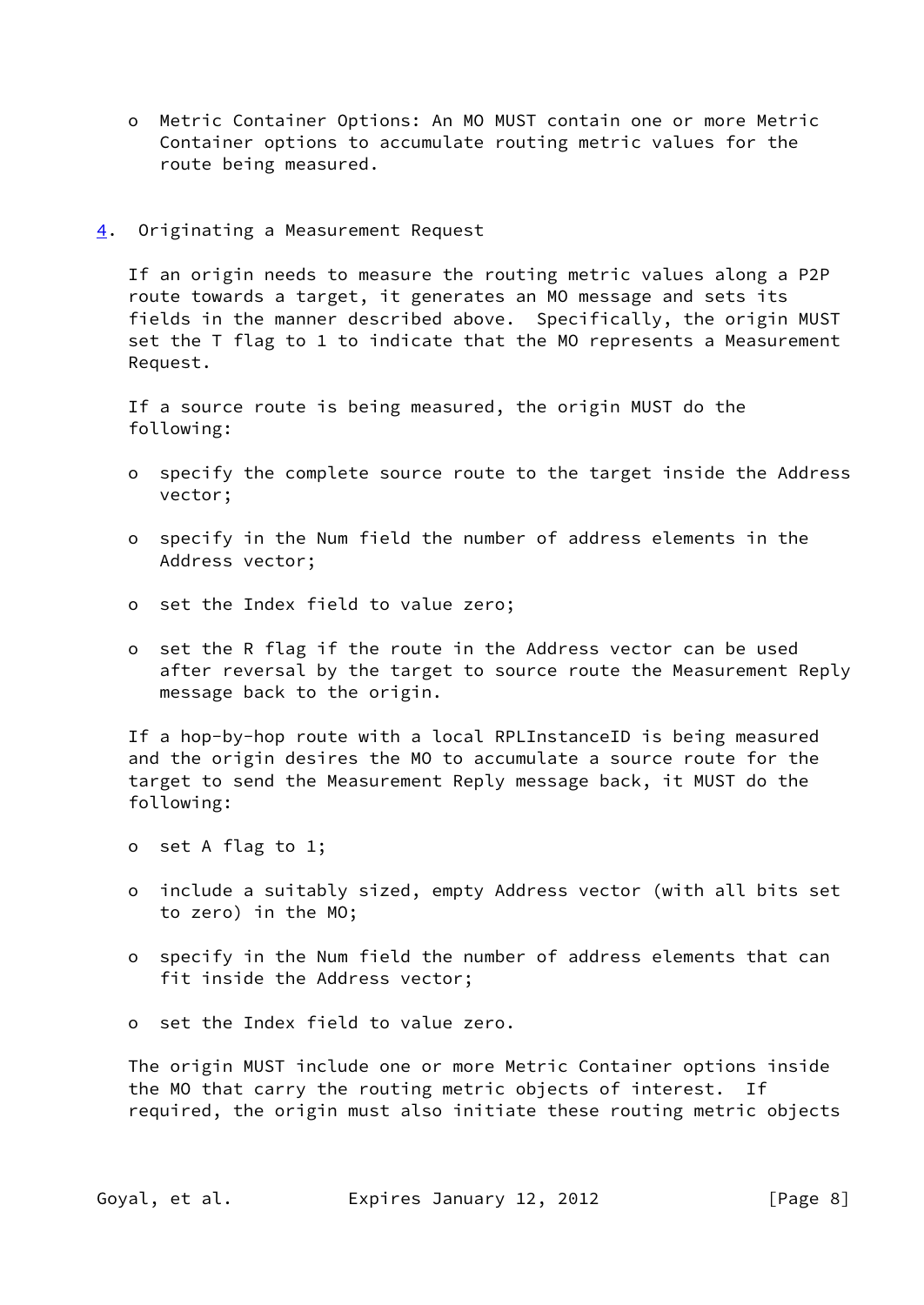## <span id="page-9-1"></span>Internet-Draft [draft-ietf-roll-p2p-measurement-01](https://datatracker.ietf.org/doc/pdf/draft-ietf-roll-p2p-measurement-01) July 2011

 by including the values of the routing metrics for the first hop on the P2P route being measured.

 After setting the MO fields as described above, the origin MUST unicast the MO message to the next hop on the P2P route.

<span id="page-9-0"></span>[5](#page-9-0). Processing a Measurement Request at an Intermediate Router

 When a router receives an MO, it examines if one of its IPv6 addresses is listed as the Origin or the Target Address. If not, the router processes the received message in the following manner.

 An intermediate router MUST discard the packet with no further processing if the received MO is not a Measurement Request.

 The router then determines the next hop on the P2P route being measured. In case the received MO has a clear H flag, the router increments the Index field and uses the Address[Index] element as the next hop. If this element does not exist, the router uses the Target Address as the next hop.

 If the received MO has H flag set to 1, the router uses the RPLInstanceID, the Target Address and, if RPLInstanceID is a local value, the DODAGID (same as the Origin Address) to determine the next hop for the MO. Also,

- o If the RPLInstanceID of the hop-by-hop route is a local value and the A flag is set, the router MUST store one of its IPv6 addresses (after eliding Compr bytes and making sure that the Address vector does not already contains one of its IPv6 addresses) at location Address[Index] and then increments the Index field.
- o If the router is the root of the non-storing DAG along which the received MO message has been traveling, the router MUST do the following:
	- \* reset the H, A and R flags;
	- \* insert a source route to the target inside the Address vector;
	- \* specify in the Num field the number of address elements in the Address vector;
	- \* set the Index field to value zero;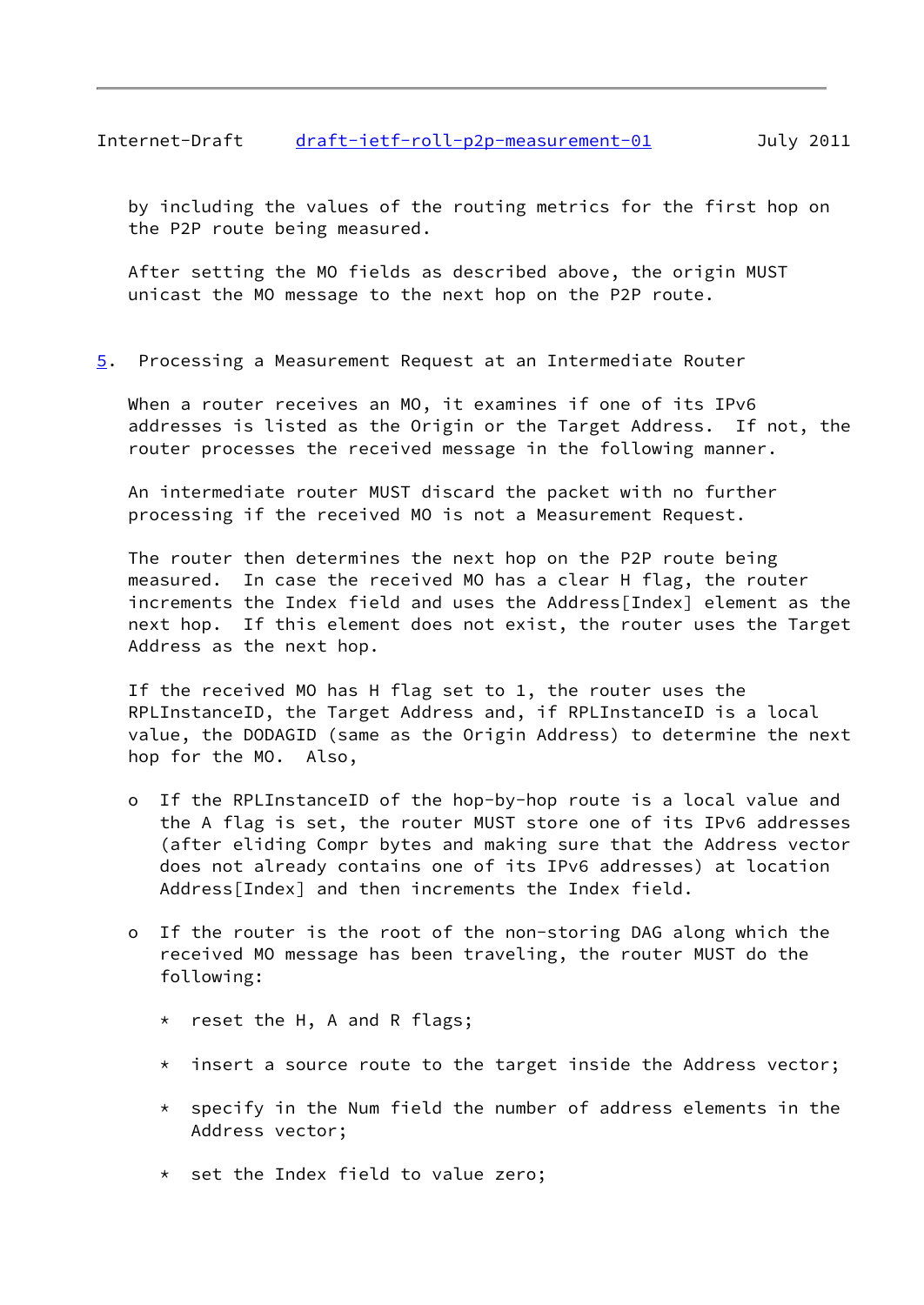The router MUST drop the MO with no further processing and send an ICMPv6 Destination Unreachable error message to the source of the

| Goyal, et al. | Expires January 12, 2012 | [Page 9] |
|---------------|--------------------------|----------|
|---------------|--------------------------|----------|

<span id="page-10-1"></span>Internet-Draft [draft-ietf-roll-p2p-measurement-01](https://datatracker.ietf.org/doc/pdf/draft-ietf-roll-p2p-measurement-01) July 2011

message if it can not determine the next hop for the message.

 After determining the next hop, the router updates the routing metric objects, contained in the Metric Container options inside the MO, either by updating the aggregated value for the routing metric or by attaching the local values for the metric inside the object. The router MUST drop the MO with no further processing and send a suitable ICMPv6 error message to the source of the message if the router does not know the relevant routing metric values for the next hop.

 After updating the routing metrics, the router MUST unicast the MO to the next hop.

<span id="page-10-0"></span>[6](#page-10-0). Processing a Measurement Request at the Target

When a router receives an MO, it examines if one of its IPv6 addresses is listed as the Target Address. If yes, the router processes the received message in the following manner.

 An intermediate router MUST discard the packet with no further processing if the received MO is not a Measurement Request.

 The target then updates the routing metrics objects in the Metric Container options if required and generates a Measurement Reply message. The received Measurement Request message can be trivially converted into the Measurement Reply by reseting the T flag to zero. The target MAY remove the Address vector from the Measurement Reply if desired. The target then unicasts the Measurement Reply back to the origin:

- o If the Measurement Request traveled along a DAG with a global RPLInstanceID, the Measurement Reply MAY be unicast back to the origin along the same DAG.
- o If the Measurement Request traveled along a hop-by-hop route with a local RPLInstanceID and the A flag inside the received message is set, the target MAY reverse the source route contained in the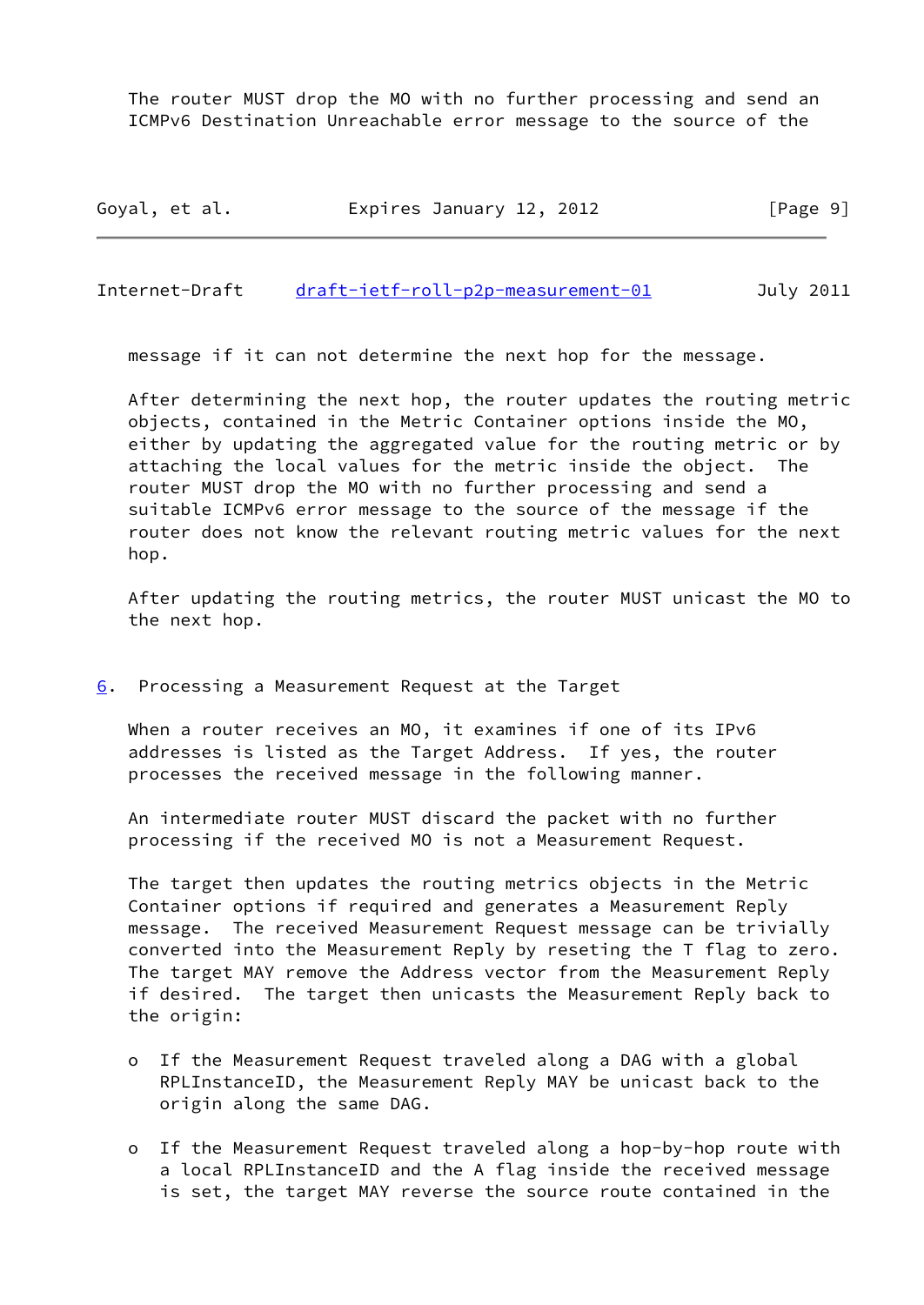Address vector and use it to send the Measurement Reply back to the origin.

 o If the Measurement Request traveled along a source route and the R flag inside the received message it set, the target MAY reverse the source route contained in the Address vector and use it to send the Measurement Reply back to the origin.

| Goyal, et al. | Expires January 12, 2012 | [Page 10] |
|---------------|--------------------------|-----------|
|---------------|--------------------------|-----------|

<span id="page-11-1"></span>Internet-Draft [draft-ietf-roll-p2p-measurement-01](https://datatracker.ietf.org/doc/pdf/draft-ietf-roll-p2p-measurement-01) July 2011

<span id="page-11-0"></span>[7](#page-11-0). Processing a Measurement Reply at the Origin

When a router receives an MO, it examines if one of its IPv6 addresses is listed as the Origin Address. If yes, the router processes the received message in the following manner.

 The origin MUST discard the packet with no further processing if the received MO is not a Measurement Reply or if the origin has no recollection of sending a Measurement Request with the sequence number listed in the received MO.

 The origin then examines the routing metric objects inside the Metric Container options to evaluate the quality of the measured P2P route. If a routing metric object contains local metric values recorded by enroute routers, the origin MAY aggregate these local values into an end-to-end value as per the aggregation rules for the metric.

<span id="page-11-2"></span>[8](#page-11-2). Security Considerations

TBA

<span id="page-11-3"></span>[9](#page-11-3). IANA Considerations

TBA

## <span id="page-11-4"></span>[10.](#page-11-4) Authors and Contributors

 In addition to the editors, the authors of this document include the following individuals (listed in alphabetical order).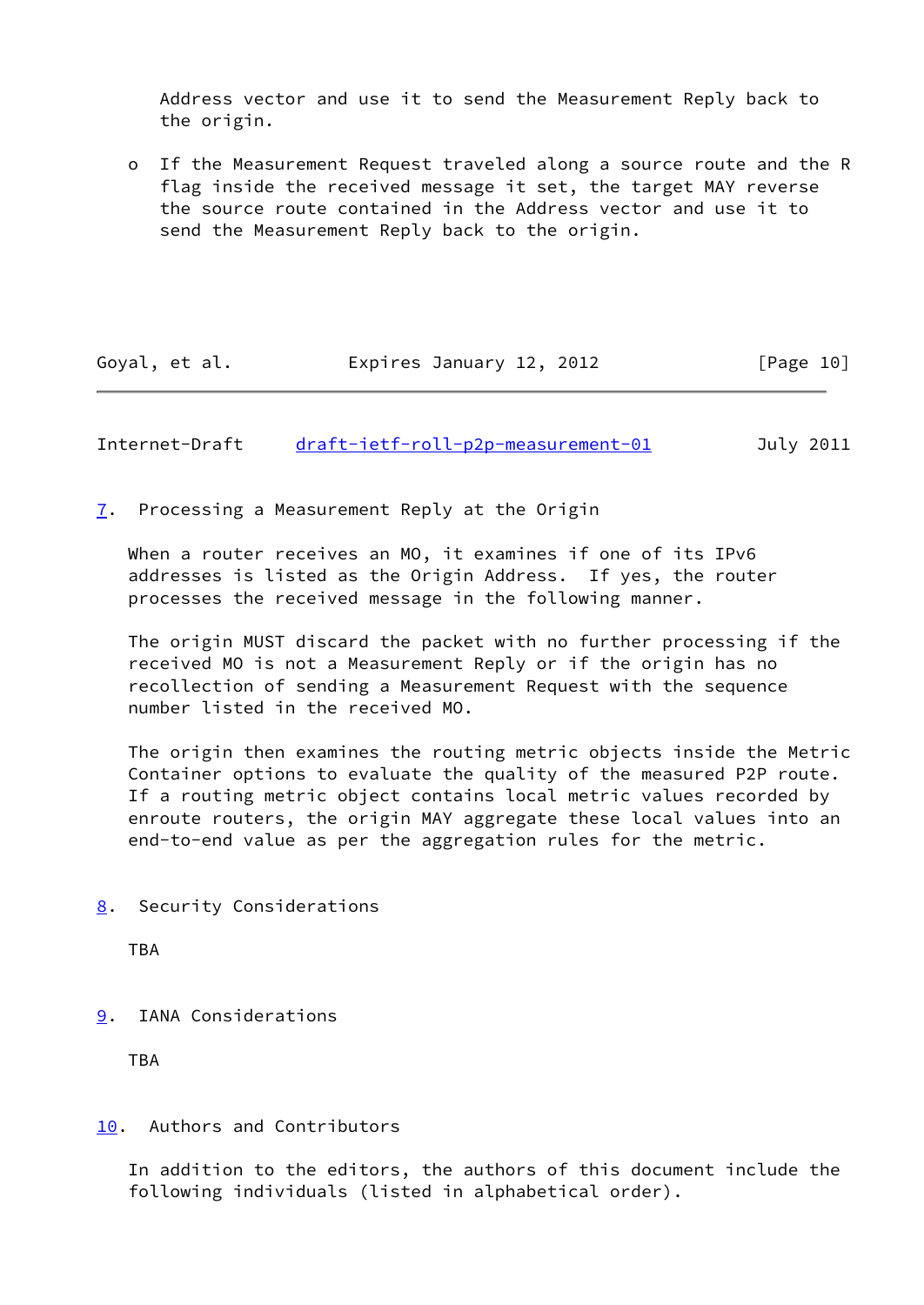Anders Brandt, Sigma Designs, Emdrupvej 26A, 1., Copenhagen, Dk-2100, Denmark. Phone: +45 29609501; Email: abr@sdesigns.dk

 Robert Cragie, Gridmerge Ltd, 89 Greenfield Crescent, Wakefieldm WF4 4WA, UK. Phone: +44 1924910888; Email: robert.cragie@gridmerge.com

 Jerald Martocci, Johnson Controls, Milwaukee, WI 53202, USA. Phone: +1 414 524 4010; Email:jerald.p.martocci@jci.com

Charles Perkins, Tellabs Inc., USA. Email:charliep@computer.org

 Authors gratefully acknowledge the contributions of Richard Kelsey and Zach Shelby in the development of this document.

| Goyal, et al. | Expires January 12, 2012 | [Page 11] |
|---------------|--------------------------|-----------|
|---------------|--------------------------|-----------|

<span id="page-12-1"></span>Internet-Draft [draft-ietf-roll-p2p-measurement-01](https://datatracker.ietf.org/doc/pdf/draft-ietf-roll-p2p-measurement-01) July 2011

#### <span id="page-12-0"></span>[11.](#page-12-0) References

<span id="page-12-2"></span>[11.1](#page-12-2). Normative References

- [RFC2119] Bradner, S., "Key words for use in RFCs to Indicate Requirement Levels", **BCP 14, [RFC 2119](https://datatracker.ietf.org/doc/pdf/rfc2119)**, March 1997.
- <span id="page-12-3"></span>[11.2](#page-12-3). Informative References

<span id="page-12-5"></span>[I-D.ietf-roll-p2p-rpl]

 Goyal, M., Baccelli, E., Brandt, A., Cragie, R., and J. Martocci, "Reactive Discovery of Point-to-Point Routes in Low Power and Lossy Networks", [draft-ietf-roll-p2p-rpl-03](https://datatracker.ietf.org/doc/pdf/draft-ietf-roll-p2p-rpl-03) (work in progress), May 2011.

<span id="page-12-6"></span>[I-D.ietf-roll-routing-metrics]

 Vasseur, J., Kim, M., Pister, K., Dejean, N., and D. Barthel, "Routing Metrics used for Path Calculation in Low Power and Lossy Networks", [draft-ietf-roll-routing-metrics-19](https://datatracker.ietf.org/doc/pdf/draft-ietf-roll-routing-metrics-19) (work in progress), March 2011.

<span id="page-12-4"></span>[I-D.ietf-roll-rpl]

 Winter, T., Thubert, P., Brandt, A., Clausen, T., Hui, J., Kelsey, R., Levis, P., Pister, K., Struik, R., and J.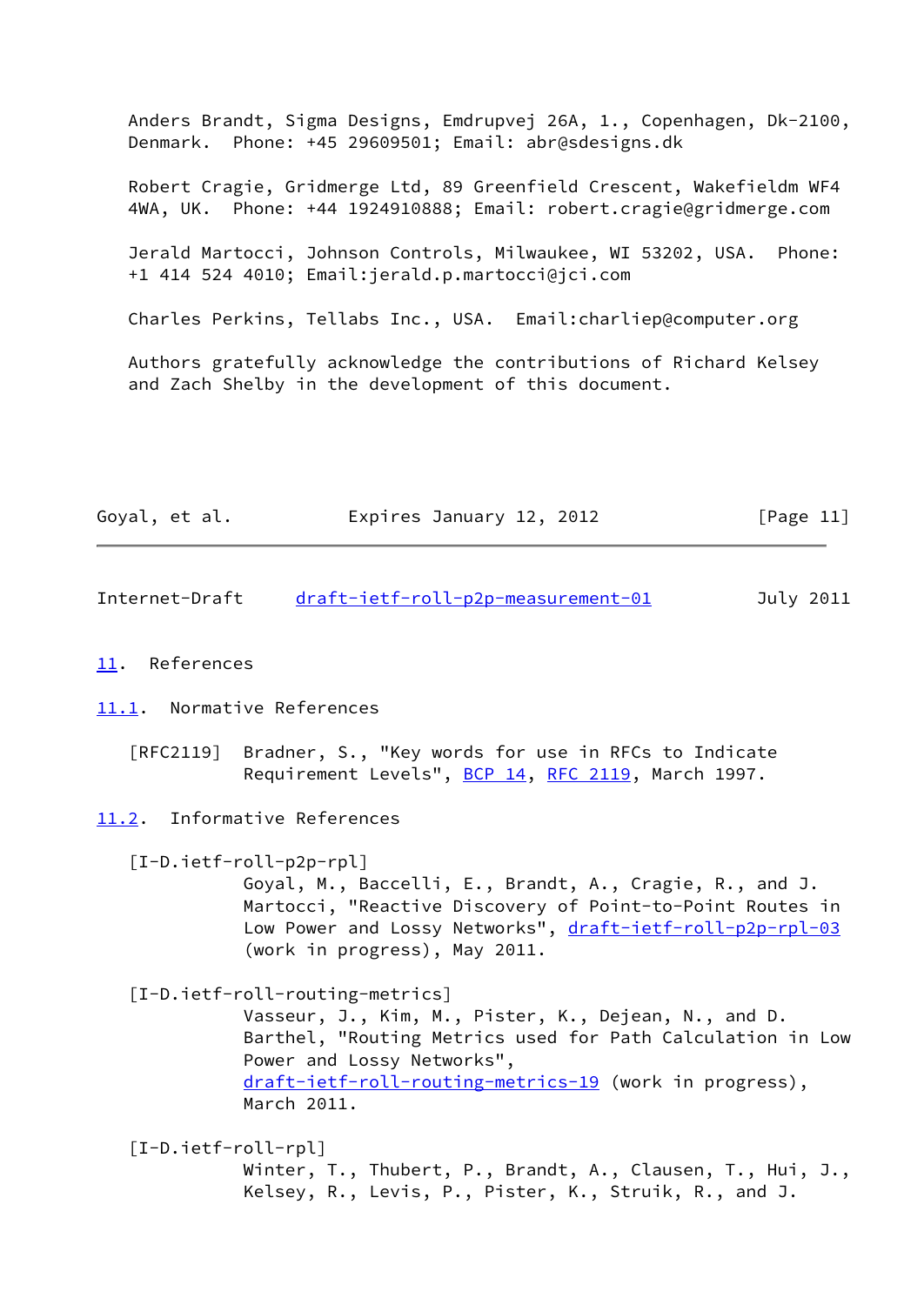Vasseur, "RPL: IPv6 Routing Protocol for Low power and Lossy Networks", [draft-ietf-roll-rpl-19](https://datatracker.ietf.org/doc/pdf/draft-ietf-roll-rpl-19) (work in progress), March 2011.

<span id="page-13-0"></span>[I-D.ietf-roll-terminology]

- Vasseur, J., "Terminology in Low power And Lossy Networks", [draft-ietf-roll-terminology-05](https://datatracker.ietf.org/doc/pdf/draft-ietf-roll-terminology-05) (work in progress), March 2011.
- [RFC5826] Brandt, A., Buron, J., and G. Porcu, "Home Automation Routing Requirements in Low-Power and Lossy Networks", [RFC 5826,](https://datatracker.ietf.org/doc/pdf/rfc5826) April 2010.
- [RFC5867] Martocci, J., De Mil, P., Riou, N., and W. Vermeylen, "Building Automation Routing Requirements in Low-Power and Lossy Networks", [RFC 5867,](https://datatracker.ietf.org/doc/pdf/rfc5867) June 2010.

Goyal, et al. **Expires January 12, 2012** [Page 12]

Internet-Draft [draft-ietf-roll-p2p-measurement-01](https://datatracker.ietf.org/doc/pdf/draft-ietf-roll-p2p-measurement-01) July 2011

Authors' Addresses

 Mukul Goyal (editor) University of Wisconsin Milwaukee 3200 N Cramer St Milwaukee, WI 53211 USA Phone: +1 414 2295001 Email: mukul@uwm.edu Emmanuel Baccelli (editor) INRIA Phone: +33-169-335-511 Email: Emmanuel.Baccelli@inria.fr URI: <http://www.emmanuelbaccelli.org/>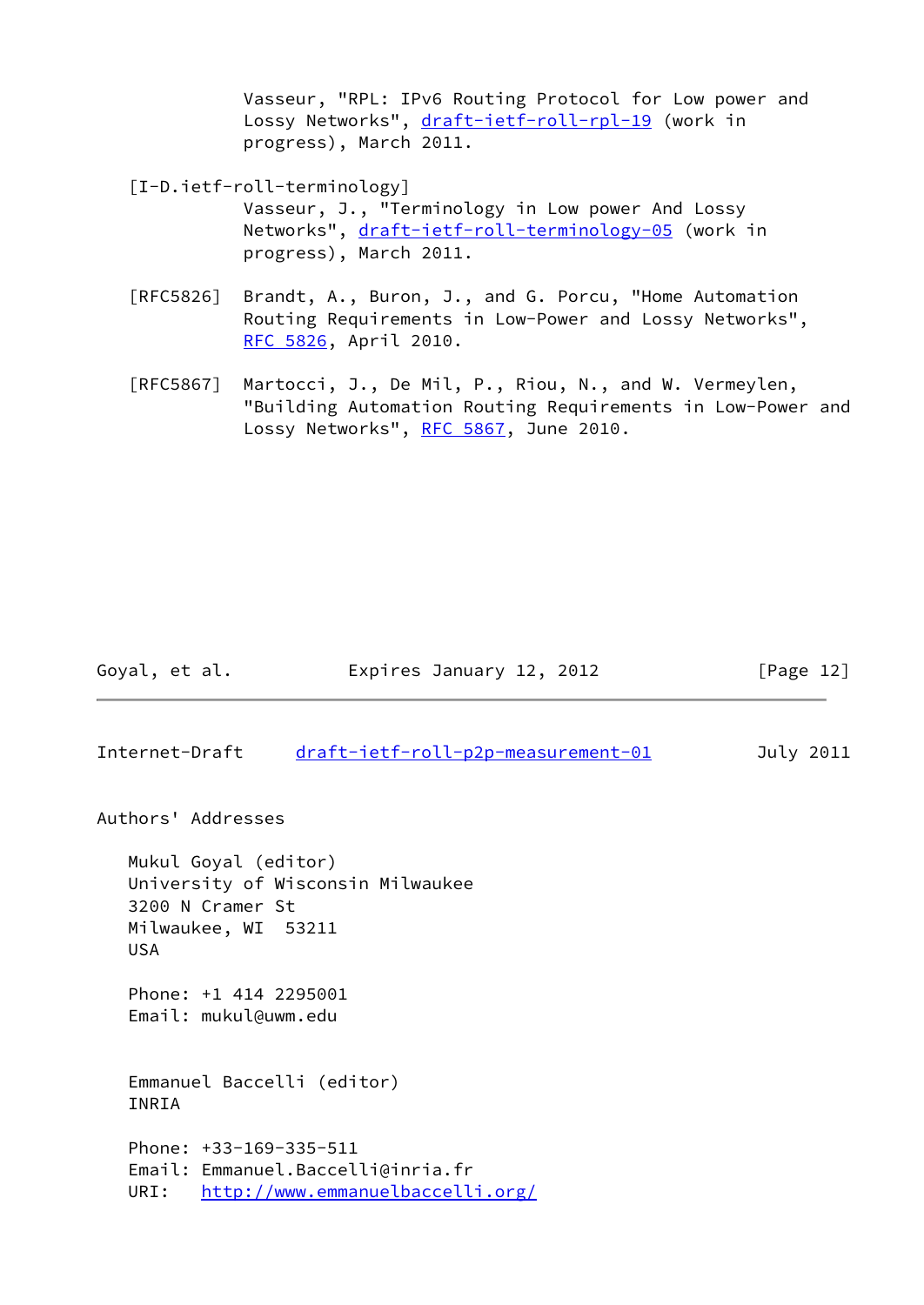Anders Brandt Sigma Designs Emdrupvej 26A, 1. Copenhagen, Dk-2100 Denmark Phone: +45-29609501 Email: abr@sdesigns.dk Robert Cragie Gridmerge Ltd 89 Greenfield Crescent Wakefield WF4 4WA UK Phone: +44-1924910888 Email: robert.cragie@gridmerge.com

Goyal, et al. **Expires January 12, 2012** [Page 13]

Internet-Draft [draft-ietf-roll-p2p-measurement-01](https://datatracker.ietf.org/doc/pdf/draft-ietf-roll-p2p-measurement-01) July 2011

 Jerald Martocci Johnson Controls 507 E Michigan St Milwaukee, WI 53202 USA Phone: +1 414-524-4010 Email: jerald.p.martocci@jci.com